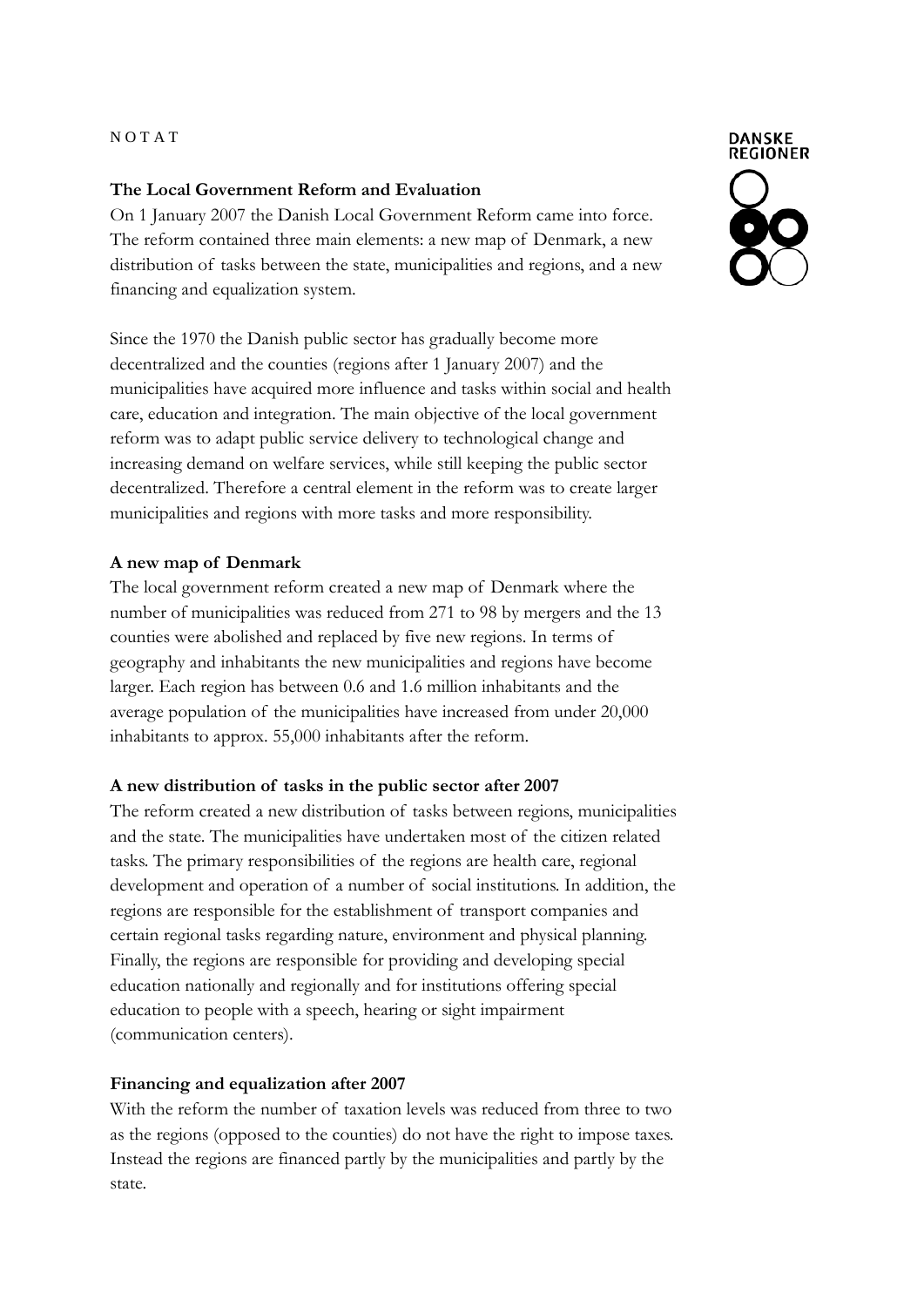#### **Local Democracy after 2007**

A central objective of the reform was to strengthen local democracy in Denmark. When the number of municipalities was reduced, the number of council members was reduced from 4597 to 2520. However each of the 98 district councils has, in general, more members. The reform has also established a new democratic government body: the regional council. The regional council consists of 41 members, elected by the citizen of the region every four years. Compared with the total number of county council members, the number of regional council members has been reduced from 357 to 205.

#### **Adjustments of the local government reform**

After the national election in September 2011, the new government established a committee for evaluation of the local government reform. The purpose of the evaluation was to review the new distribution of tasks between the state, regions and municipalities as well as consider the need for adjustments. The evaluation focused on health, social affairs, and the specialized educational, nature and the environment and regional development. Overall, the evaluation concluded that the local government reform has created a more robust and sustainable public sector that is better managed and able to deal with current and future challenges.

However, the evaluation presented recommendations for adjustments to the distribution of tasks, cooperation and management relations between regions and municipalities within general practice, health IT, psychiatry, rehabilitation and municipal financing. In June 2013 the Danish parliament decided to follow up on the evaluations adjustment proposals which resulted in following adjustments:

- 1. The hospitals' competence in relation to rehabilitation programs for patients with complex rehabilitation needs have been strengthened.
- 2. In order to improve cooperation between the municipalities and the regions the number of health agreements has been reduced from 98 to 5.
- 3. The National Board of Social Services has become responsible for provision of services for the most specialized audiences, including special education. The municipalities has become fully responsible for supplying services within special education and special counseling while the regions provide services for the municipalities within social tasks and special education.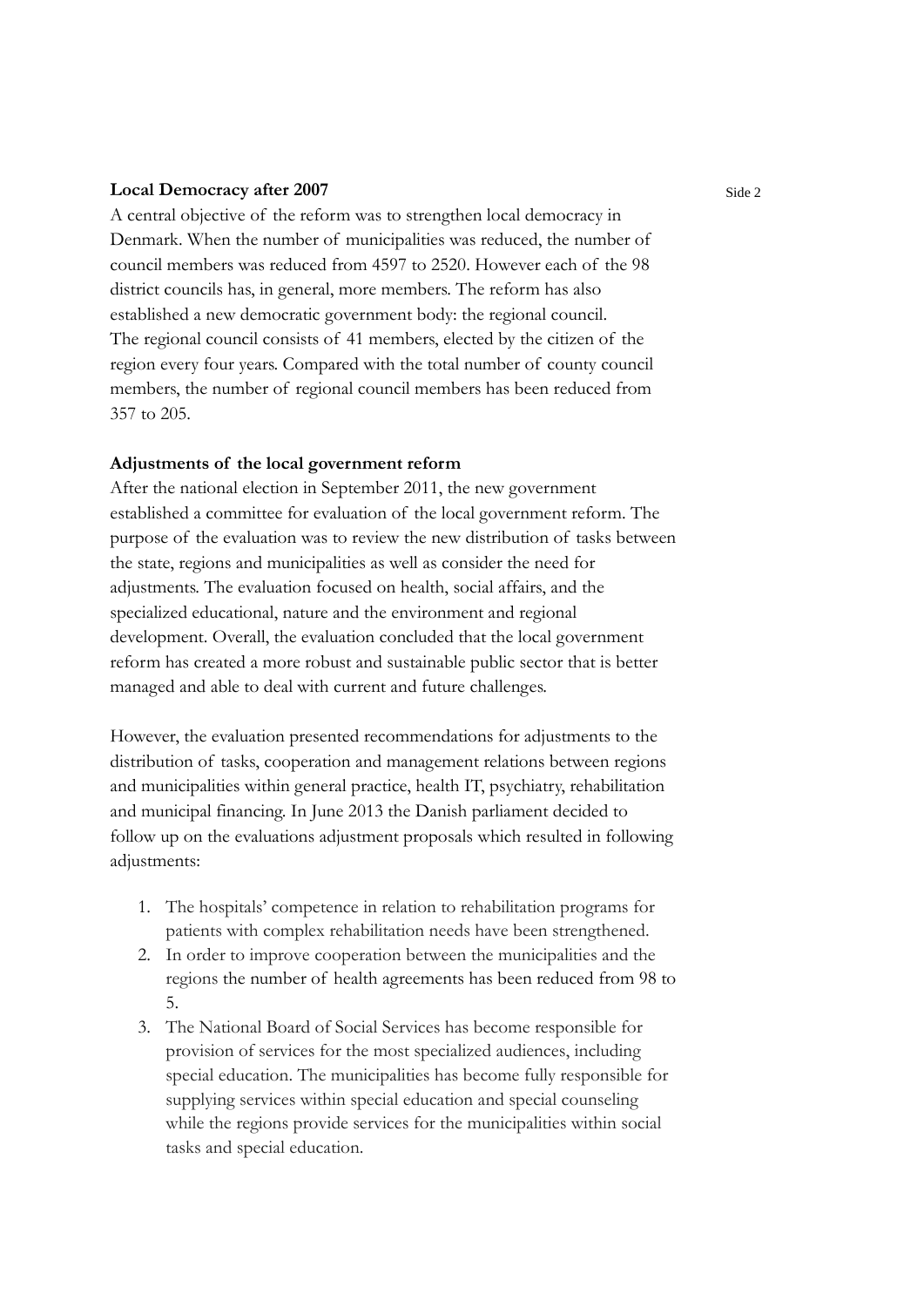- 4. Approval of landfills has been transferred from the municipalities to the state and the right to issue approvals for mining has been transferred from the municipalities to the regions.
- 5. In order to achieve greater impact and visibility the regional development plan and the regional business strategy have been merged into a single strategy of growth and development.
- 6. The regional councils have been given increased rights, including the right to establish standing committees.

## **Responsibilities of the State after 2013**

- Police, defence, legal system
- Foreign service, Official Development Assistance
- General planning within the health care sector
- Education and research except primary school and special education
- Social services: National knowledge and special counselling organization (VISO)
- Labour and overall employment policy
- Refund of municipal costs (unemployment insurance, disability pension and social assistance)
- Taxation and collection of debt to the public authorities
- The general road network and the state railway
- General nature, environmental and planning tasks
- Certain cultural measures
- Business, industry and trade subsidies
- Reception of asylum applicants

# **Responsibilities of the Regions after 2013**

- Hospital service, psychiatry and public health insurance, including general practitioners, specialists and reimbursement for medication
- Operation of a number of institutions for groups with special needs for social services and special education (speech, hearing or sight impairment)
- Soil pollution and mapping and planning of recovery of raw materials
- Regional development, including secretariat services to regional growth fora
- Regional promotion of tourism
- Responsibility for establishment of transport companies (including bus transport, fixing of rates and ticketing systems, schedules, coordination and planning, private railways and individual transport of disabled people)